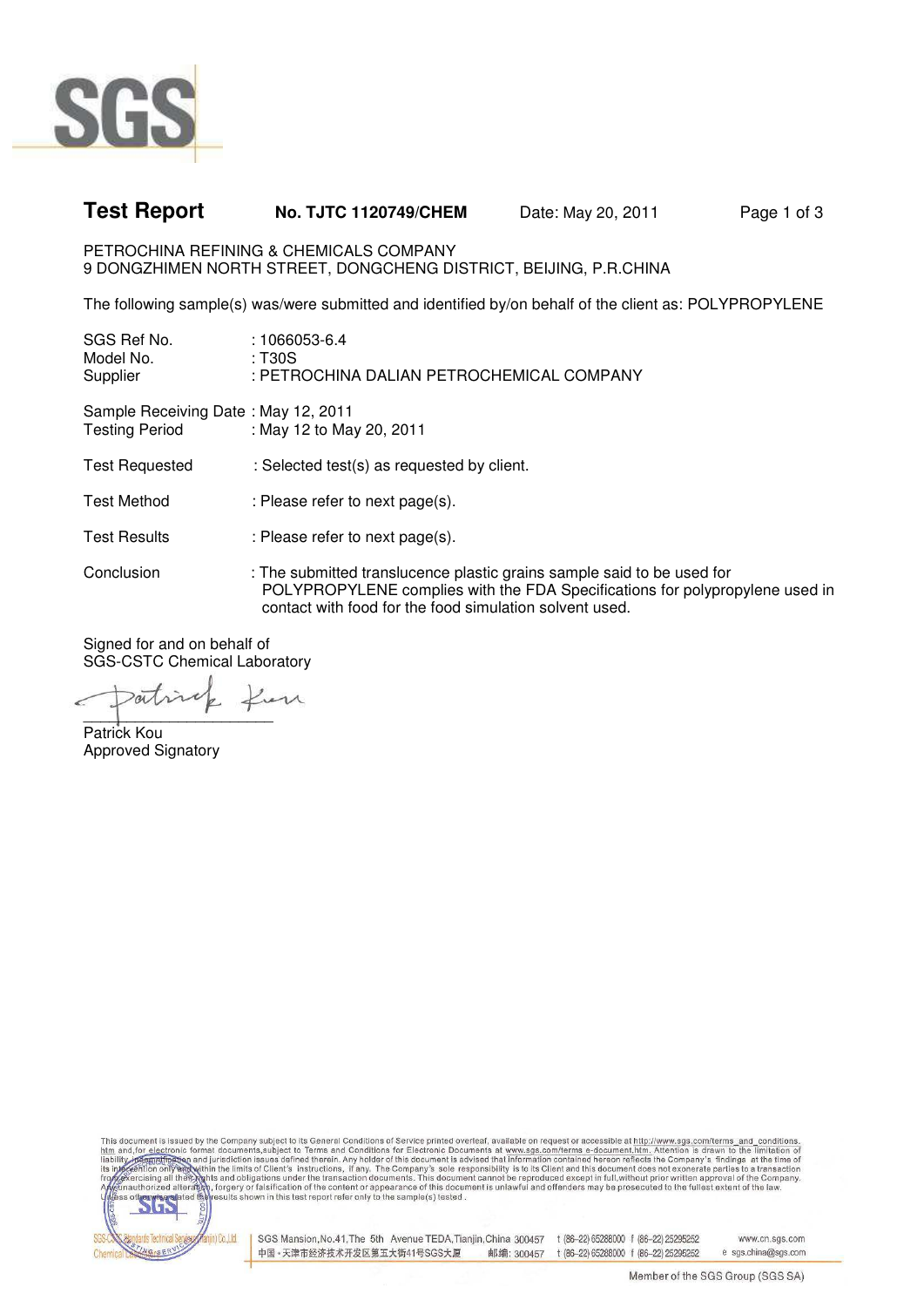

| <b>Test Report</b> | <b>No. TJTC 1120749/CHEM</b> | Date: May 20, 2011 | Page 2 of 3 |
|--------------------|------------------------------|--------------------|-------------|
|                    |                              |                    |             |

Test Results:

Test Part Description:

| Specimen No. | Sample ID       | <b>Description</b>         |
|--------------|-----------------|----------------------------|
|              | TJTC1120749.001 | translucent plastic grains |

Remarks:

- (1) \*This test was subcontracted to SGS Ningbo chemical lab.
- (2) \*\*This test was subcontracted to SGS Shanghai chemical lab.

## **FDA 21 CFR 177.1520**

Test Requested: As specified for client, for compliance with the Food and Drug Administration Regulations for polypropylene used in contact with food.

Test Method: As specified in FDA 21 CFR 177.1520.

| Test Item $(s)$                                              | Limit       | 001      |
|--------------------------------------------------------------|-------------|----------|
| Density at $23^{\circ}$ C, g/ cm <sup>3**</sup>              | 0.880-0.913 | 0.896    |
| Melting point, $\mathbb{C}^*$                                | 160-180     | 164      |
| Extractable fraction in n-hexane at reflux temperature, w/w% | 6.4 max     | ${<}0.5$ |
| Soluble fraction in xylene at 25°C, w/w%                     | 9.8 max     | 0.6      |

This document is issued by the Company subject to its General Conditions of Service printed overleaf, available on request or accessible at http://www.sgs.com/terms\_and\_conditions.<br>htm and,for\_electronic format documents,s



SGS Mansion, No.41, The 5th Avenue TEDA, Tianjin, China 300457 t (86-22) 65288000 f (86-22) 25295252 www.cn.sas.com 中国·天津市经济技术开发区第五大街41号SGS大厦 e sas.china@sas.com 邮编: 300457 t (86-22) 65288000 f (86-22) 25295252